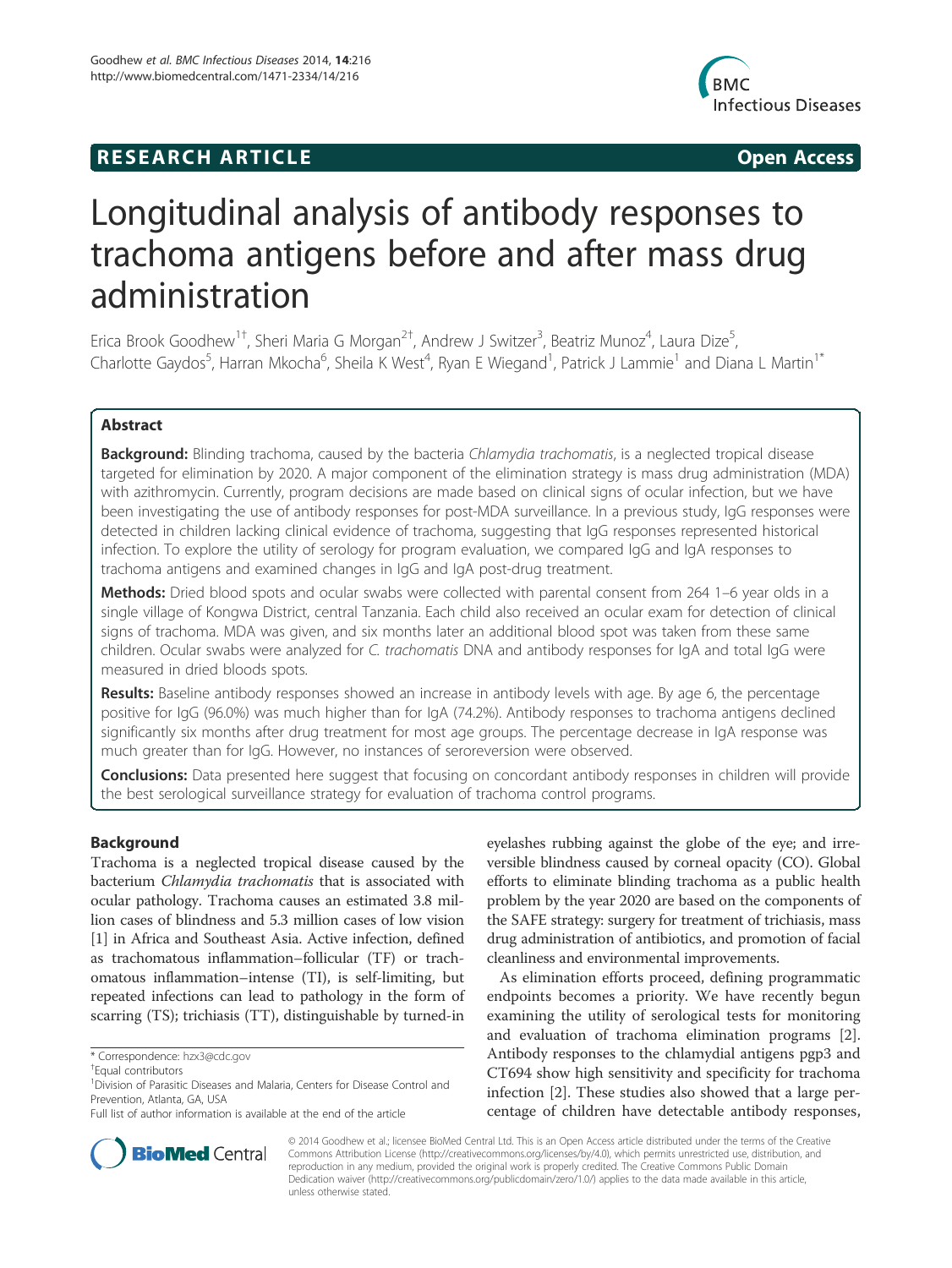but exhibit no clinical signs and lack bacterial DNA in the conjunctiva, suggesting that these responses are indicators of historical rather than active infection [2]. Exactly how antibody responses can be used within a programmatic context is still under evaluation. An ideal test would be able to uniquely detect recent infections and could be integrated with serological tests for monitoring other neglected tropical disease programs or national surveillance programs [3-5]. The studies described herein sought to define parameters of anti-chlamydial antibody responses in a trachoma-endemic area and how these responses could be utilized in the framework of monitoring and evaluating trachoma control programs. To this end we (1) examined IgA responses to the previously defined antigens pgp3 and CT694 with the Luminex multiplex bead assay as possible indicators of recent infection and (2) monitored IgG and IgA responses in children at baseline and 6 months after MDA with azithromycin to determine whether seroreversion occurs after treatment.

## Methods

#### Study population

Studies were conducted in the Kongwa District of Tanzania as part of ongoing clinical trials to evaluate the impact of alternative models of community-wide treatment with azithromycin and to compare nucleic acid amplification test methods [6,7]. Children 1–6 years of age were recruited from a single community to maximize the number of PCR-positive samples within the study. After baseline data collection, all participants  $(N = 264)$  received a single oral dose of azithromycin as part of a mass drug administration (MDA) program. At baseline, clinical examinations were performed, and dried blood spots (DBS) and conjunctival eye swabs for PCR were collected. At 6 months after MDA, only dried blood spots were collected. A total of 173 children were examined at both baseline and the six month posttreatment period, and analysis was limited to this subset of children. Parents or guardians provided written informed consent for children participating in the study. The study was approved by The Institutional Review Board of the Johns Hopkins University School of Medicine (Baltimore, MD) and the Tanzanian National Institute for Medical Research. Researchers at Centers for Disease Control and Prevention (Atlanta, GA) received de-identified samples and were non-engaged.

## Grading of ocular Trachoma

Clinical exams, using an expansion of the WHO simplified grading scheme [8,9] were performed on 264 children aged 1 to 6 years who were randomly selected from a single village in Kongwa District. Trachoma was graded as zero if the ocular signs did not meet WHO criteria for TF (trachomatous inflammation: follicular) or TI (trachomatous inflammation: intense). Grade one TF or TI met the WHO criteria; grade two for TF was if there were 10 or more follicles size >0.5 mm in the tarsal conjunctiva, and TI grade two was present if all the deep tarsal vessels were obscured by inflammation.

#### Serology for assessment of Trachoma-specific antibodies

The initial selection, expression, purification, and methodology for IgG antibody detection by Luminex technology of the chlamydial recombinant proteins CT694 and pgp3 antigen are described elsewhere [2]. Briefly, serum was eluted from dried blood spots and then incubated with chemically-modified microspheres (Luminex Corp., Austin, TX) conjugated to the trachoma antigens pgp3 and CT694. After washing out unbound serum antibodies, bound antibody was detected with biotinylated mouse anti-human IgG (clone H2; Southern Biotech, Birmingham, AL) and biotinylated mouse anti-human IgG4 (clone HP6025; Invitrogen, South San Francisco, CA), followed by R-phycoerythrin-labeled streptavidin (SAPE, Invitrogen, South San Francisco, CA). For detection of IgA antibodies in serum, total IgA was detected with 50 ng of biotinylated mouse anti-human total IgA (clone GA112, Zymed Life Technologies, Carlsbad, CA), followed by SAPE. Beads were suspended in 125 μl PBS, shaken, and immediately read on a BioPlex 200 instrument (Bio-Rad, Hercules, CA) equipped with Bio-Plex Manager 6.0 software (Bio-Rad).

#### Determination of cut-offs for antibody positivity

Receiver operator curves (ROC) were generated for each antigen to determine cutoff values for IgA responses using finger prick sera, samples from 122 children from the United States, and dried blood spots from ten 1–9 year old Tanzanian children with ocular swabs that were PCR-positive for *C. trachomatis* DNA. The threshold for IgA positivity was determined to be a median fluorescence intensity minus background (MFI-BG) of 120 for pgp3 and 43 for CT694. The cutoffs for IgG responses were the same as previously described [2]; pgp3 had a cutoff value of 1024 and CT694 had a cutoff of 232.

## PCR

Eye swabs were collected for PCR analyses of C. tracho*matis* from all children at the baseline collection, with careful attention to avoid field contamination. Swabs were sent to the International Chlamydia Research Laboratory at Johns Hopkins University and tested for the presence of chlamydial DNA using Amplicor CT/NG (Roche, Basel, Switzerland). Details of laboratory processing were described elsewhere [6]. According to the manufacturer's directions, the Amplicor test was positive if the optical density read at 450 nM was ≥0.8 and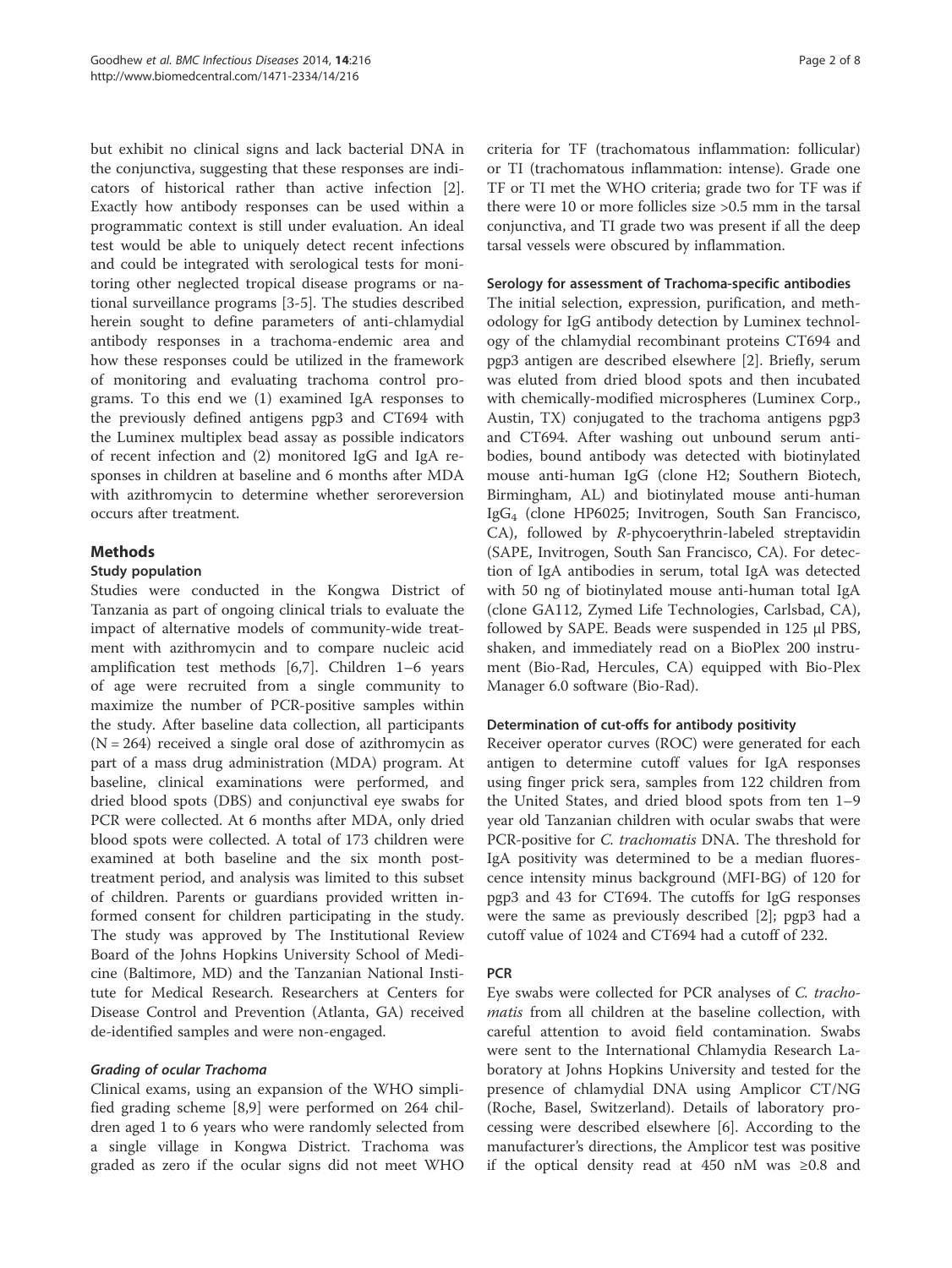negative if the signal was  $< 0.2$  and equivocal if inbetween. All equivocal tests were re-tested in duplicate, and only graded positive if at least one test was positive.

#### Statistical analysis

Plots and descriptive analyses were conducted using GraphPad Prism 5.03 (GraphPad Software Inc., La Jolla, CA). Specificity and sensitivity were calculated for both antigens by receiver operator characteristic analysis. Comparisons of serological responses, clinical trachoma, PCR results for infection, and age groups were calculated with confidence intervals (CI) of 95% using Mann– Whitney tests and Wilcoxon matched pairs signed rank tests to generate p-values.

To assess the difference in mean percentage decreases of pgp3 and CT694 antigens following drug treatment, a linear regression model was developed in R version 3.0.1 (R Foundation for Statistical Computing, Vienna, Austria). Since the correlations between baseline and 6 month pgp3 and CT694 scores were greater than 0.8, we analyzed the response variable as a percent decrease within the 6 month time period which is acceptable based on previous research [10]. Our final models retained the age of the participant in order to calculate age-specific percent decreases and Schwarz's Bayesian information criterion indicated gender did not improve model fit [11]. Hence, our final models include age as the only predictor. Results are presented as the mean percentage decrease of pgp3 and CT694 values broken down by age. The two-sided tests and confidence intervals are based on the 5% level of significance.

## Results

## Comparison of antibody responses, clinical pathology, and PCR detection of bacterial DNA in the conjunctiva at baseline

Of DBS collected from 264 total participants, 208 samples were tested for IgG antibodies at baseline. The remainder were excluded if samples were collected at only a single time point from a given individual or if that individual was <1 year of age, since antibody responses in this age range may reflect transfer of maternal IgG. From the subset of 208 samples, clinical prevalence of TF/TI was 47%, infection prevalence by PCR was 25%, and IgG seroprevalence was 64%. In accordance with previous studies, serology showed high sensitivity, as 49/51 (96%) of PCR-positive individuals tested positive for IgG antibodies against pgp3 and CT694 (Figure 1). By age 4, IgG seroprevalence was 81% and by age 6, 97% of participants had IgG responses against CT694 or pgp3 (Figure 2). The concordance between pgp3 and CT694 IgG responses was  $95.4\%$ (OR = 696.83; 95% CI = 149.02-6691 [12]).

Of the 184 samples that were tested for IgA antibodies, 99 (53.2%) had responses to pgp3, CT694, or both (Figure 2). Similarly to IgG, an age-specific increase in IgA responses was also observed (Figure 2). The peak IgA response was 74.2% among 6 year olds. The concordance between pgp3 and CT694 IgA responses was 81.8% (OR = 167.15; 95% CI = 39.10-1591.26 [12]). The majority of IgA-positive samples had responses to pgp3 (98/99) whereas fewer had responses to CT694 (82/99). Only one CT694 IgA + sample did not have a pgp3 IgA response. While 48/50 PCR-positive samples tested positive for IgA antibody against pgp3, only 46/50 PCR-positive samples (92%) were positive for CT694 IgA antibodies. The median IgA antibody response for children with normal ocular findings (a TF/TI score of zero) was significantly lower than those with observed ocular disease (a TF/TI score of two) for both pgp3 and CT694  $(p < 0.001$  for each antigen, Figure 1).

Comparison of IgG and IgA responses on the 184 samples for which both responses were measured showed that of those samples with IgG responses to either antigen  $(n = 122, 66%)$ , 21 (17%) were seronegative to both antigens for IgA, 23 (19%) were seronegative for pgp3 IgA, and 40 (33%) were seronegative for CT694 IgA. All IgA-positive samples had positive IgG responses; one IgA positive sample was positive for only IgG pgp3, while the rest were IgG positive to both antigens (data not shown).

No gender association in IgA or IgG response was observed (data not shown).

## Kinetics of IgG and IgA responses after drug treatment

Antibody responses in individuals at baseline and six months were compared in all individuals with a positive antibody response at baseline. IgG and IgA responses decreased for both pgp3 and CT694 when comparing paired baseline and six month post-treatment responses stratified by age (Figure 3). All age groups showed significant decreases in antibody responses from baseline to six months post treatment for both antigens, with the exception of 2 year old children, and 3 year old children for CT694 (Table 1).

At six months post-treatment, IgA responses decreased across all ages for both pgp3 and CT694 (Figure 3). While responses decreased, no children reverted to seronegative status. The mean decline in antibody for antibody-positive children decreased with age. The greatest decline for pgp3 IgA responses was seen in the one-year-old children, while the mean decline was smaller in the six-year-old children (decline = 325.2 (60.08%) for one-year-old children, and 145.9 (52.53%) for six-year-old children). A similar trend in the decline of the antibody response was seen in CT694 among antibody positive individuals (decline = 35.85 (75.06%) for one-year-old children and change = 31.34 (53.01%) for six-year-old children).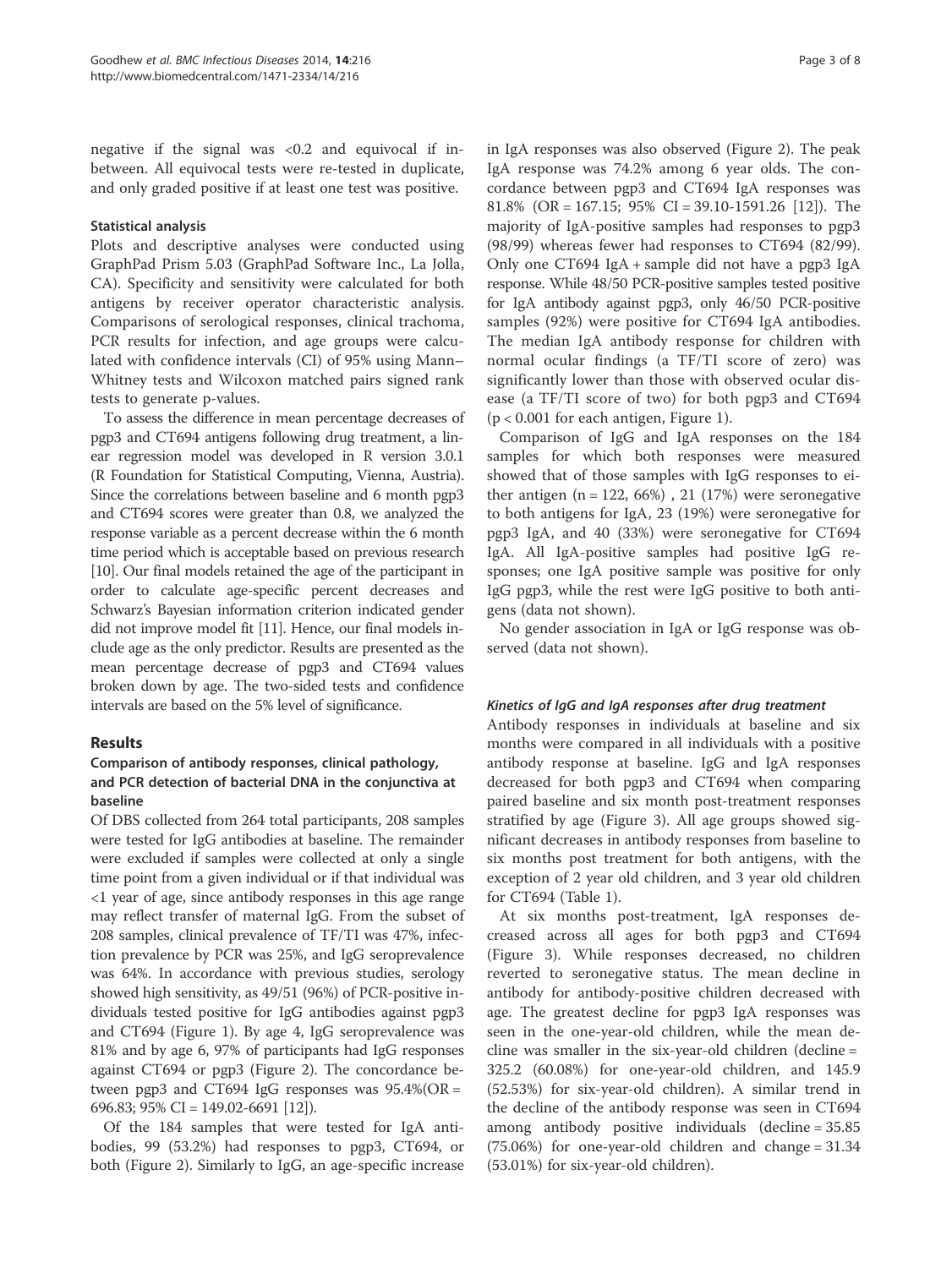

(MFI-BG) for antibody response to pgp3 (left) and CT694 (right) in relation to clinical diagnosis. Antibody response to pgp3 and CT694 is shown by PCR positivity to the right of each graph. Responses shown in red indicate PCR positivity. IgG responses (top panels) and IgA responses (bottom panel) are shown. For  $lgG$ ,  $N = 208$  and for  $lgA$ ,  $N = 184$ .

## **Discussion**

Seroprevalence has the potential to be useful for decisionmaking at multiple stages of trachoma control programs, from mapping to stopping MDA to long-term monitoring and evaluation. We are focusing on serological testing in

terms of making decisions to cease MDA and long-term surveillance, since recent funding from the Department for International Development (DFID) in the United Kingdom to map over 1200 districts in over 30 countries suspected to be trachoma-endemic (www.sightsavers.org)

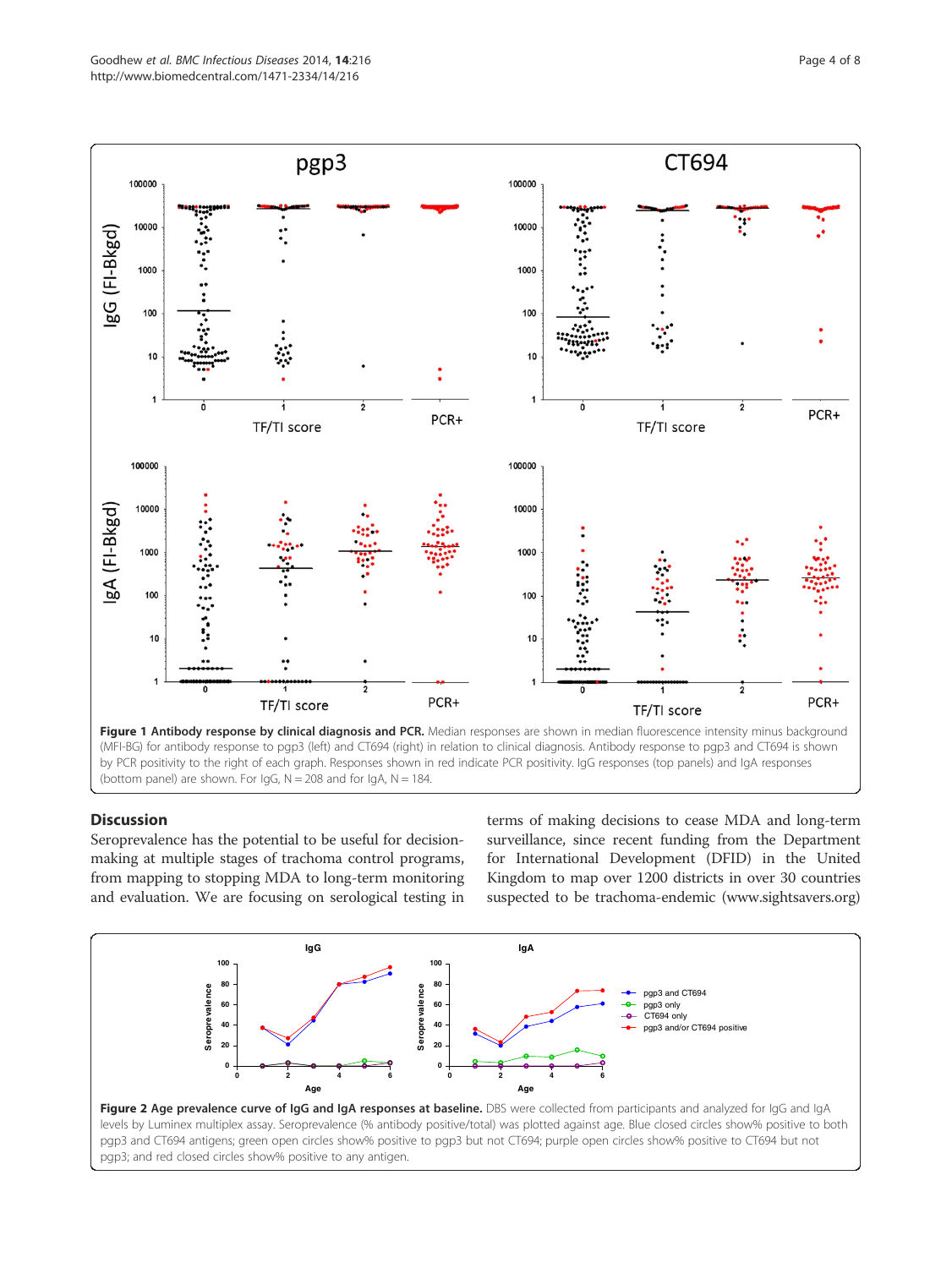

makes the validation of serological tools for mapping a low priority. The program end-point is not the interruption of trachoma transmission, but the elimination of blinding trachoma as a public health problem [13]. Recrudescence of the disease long-term is still possible given the right conditions; therefore long-term monitoring strategies that can be easily integrated into ongoing national surveillance systems for disease and/or vaccine coverage offer the best option for surveillance once the currently defined end-points have been met and elimination programs have ceased.

In previous studies [2], IgG responses to C. trachomatis antigens were measured in children following multiple rounds of MDA. IgG responses correlated with ocular pathology and infection status, but also increased with age, making it difficult to determine if serological responses were due to an active or previous infection or to assess the impact of multiple rounds of MDA. The study reported here provides a first look at antibody

responses in a high prevalence community before MDA. Baseline analysis showed good correlation between IgG responses, increasing TF/TI score, and PCR-positive specimens. In areas of high TF prevalence, IgG serology shows that well over 1/3 of children age 3 and under have been exposed to trachoma antigens, while almost 100% of children age 6 have been exposed. Analysis of IgG responses 6 months after MDA showed a significant decrease in antibody levels (represented here by MFI) in all age groups, but no instances of seroreversion, within 6 months following treatment. The lack of a significant decline in IgG responses is likely due to the presence of long-lived memory B cells or plasma cells induced by multiple exposures to ocular chlamydia experienced by children in endemic regions [14]. One could hypothesize from the data that the steeper decline in IgG responses after treatment in younger children is related to a lower overall antigen load experienced as a result of fewer exposures, and that an increase in the number of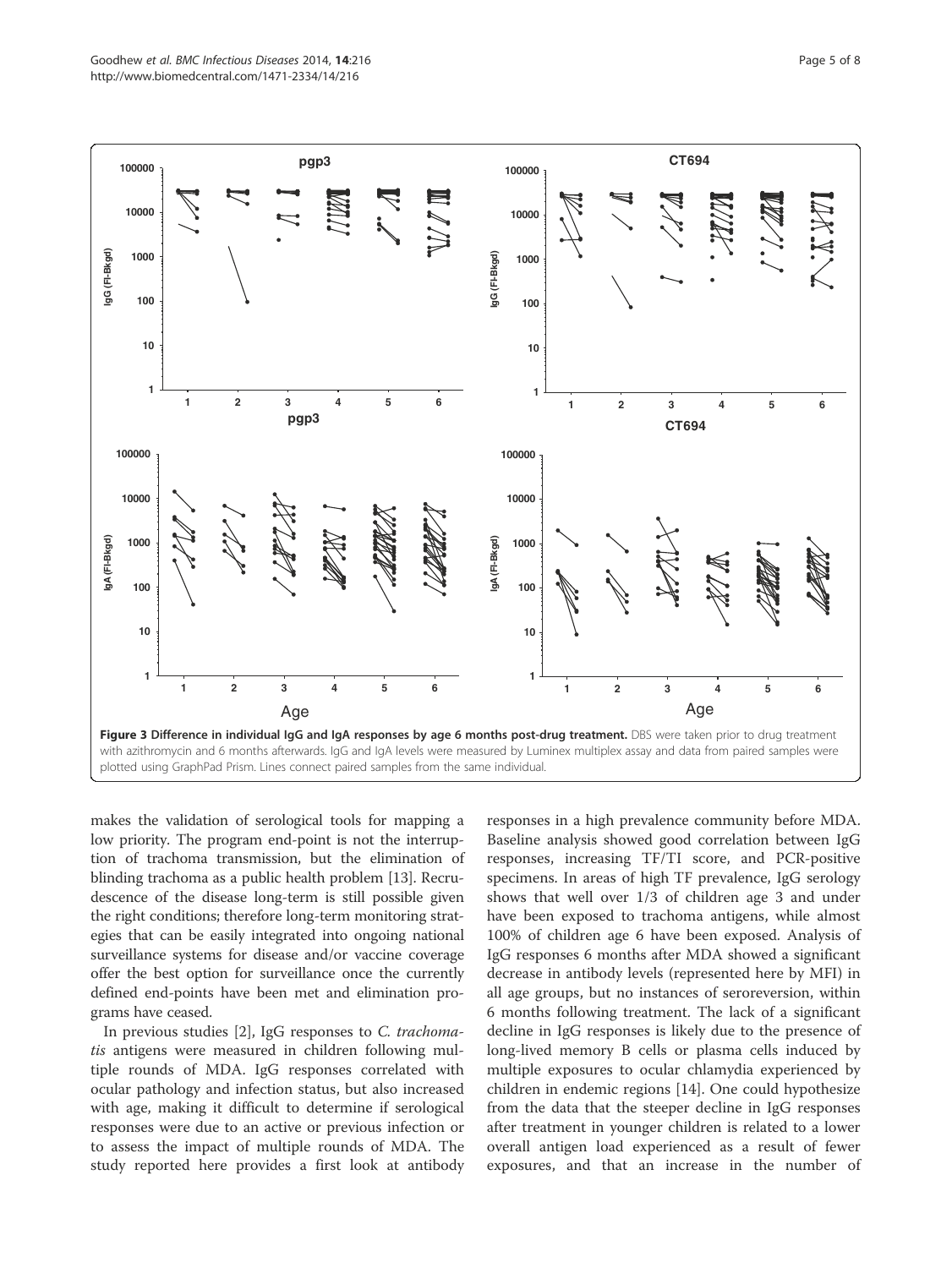| Age (years)    | N              | % pqp3 $Ab + after 6$ mos (CI) | P-value  | N  | % CT694 Ab + after 6 mos $ CI $ | P-value  |
|----------------|----------------|--------------------------------|----------|----|---------------------------------|----------|
|                |                | lgG                            | 0.06     |    |                                 | 0.28     |
| 1              | 8              | 22.24 (4.24, 40.25)            | 0.01     | 8  | 36.89 (10.46, 63.32)            | 0.002    |
| $\overline{2}$ | 5              | $9.64 (-13.14, 32.41)$         | 0.83     | 6  | 32.25 (1.73, 62.77)             | 0.03     |
| 3              | 14             | $4.94 (-8.67, 18.54)$          | 0.91     | 15 | 18.36 (-0.94, 37.67)            | 0.07     |
| 4              | 22             | $9.07$ (-1.79, 19.93)          | 0.15     | 23 | 15.59 (0.00, 31.18)             | 0.05     |
| 5              | 30             | 12.01 (2.72, 21.31)            | 0.005    | 28 | 16.40 (2.27, 30.53)             | 0.01     |
| 6              | 26             | $4.01$ (-5.98, 14.00)          | 0.86     | 25 | $0.60$ ( $-14.36$ , $15.55$ )   | 1.00     |
|                |                | lgA                            | 0.003    |    |                                 | 0.0006   |
| 1              | $\overline{7}$ | 60.08 (31.36, 88.80)           | < 0.0001 | 6  | 75.06 (40.00, 100.00)           | < 0.0001 |
| $\overline{2}$ | 5              | 60.11 (26.12, 94.10)           | < 0.0001 | 4  | 68.85 (25.90, 100.00)           | 0.0003   |
| 3              | 12             | 47.91 (25.97, 69.85)           | < 0.0001 | 10 | 34.25 (7.08, 61.41)             | 0.01     |
| 4              | 14             | 41.91 (21.60, 62.22)           | < 0.0001 | 11 | 30.93 (5.03, 56.83)             | 0.01     |
| 5              | 23             | 45.52 (29.67, 61.37)           | < 0.0001 | 20 | 53.66 (34.45, 72.87)            | < 0.0001 |
| 6              | 20             | 52.53 (35.53, 69.52)           | < 0.0001 | 17 | 53.01 (32.17, 73.84)            | < 0.0001 |

Table 1 Decrease in antibody level 6 months after drug treatment stratified by age

Values show the mean percentage drop in antibody median fluorescence intensity-background (MFI-BG) for IgG (top section) and IgA (bottom) from baseline to 6 months after drug treatment in paired samples. 95% confident intervals are shown in parentheses. P values testing for a difference from zero (no change) of < 0.05 were considered significant. P values in bold test for an average difference from zero across all age groups.

exposures over time repeatedly boosts memory B cells and plasma cells to become long-lived. Data from murine models [15,16], vaccination for smallpox [17-19] and other viral infections [20], and examination of humoral responses from 1918 influenza pandemic survivors nine decades later [21] have all shown that plasma cells can be incredibly long-lived, being present decades after the initial stimuli. However, it is possible that the local rather than systemic nature of ocular chlamydia infection requires multiple exposures to generate long-lived plasma cells to maintain high levels of circulating antibody.

IgA responses were also examined to determine if mucosal responses may be a better indicator of recent infection, as reported for Campylobacter infection [22,23]. Fewer children in this study had IgA responses than IgG responses, although this difference was more pronounced in older age groups. Virtually the same percentage of 1–3 year olds had IgG and IgA responses (39.4 vs. 36.1%, respectively), while fewer 4–6 year olds had IgA responses  $(86.4\% \text{ IgG} + \text{compared to } 64.1\% \text{ IgA} + )$ . The MFI for positive IgA samples was overall about 1–1.5 log fold lower than for positive IgG responses, which is to be expected based on the overall lower IgA titers in serum than IgG [24,25]. IgA responses are related to the total antigen dose, whether a large bolus or repeated infections [26], so the lower percentage of children seroprevalent for IgA may represent a lower antigen load and failure to seroconvert to IgA positivity. Following drug treatment, IgA levels decreased at each age group more so than the corresponding IgG responses. In children between the ages of two and five, the decrease in IgA responses to CT694 were not as significant as other age groups, and low samples sizes may have contributed to the variance in slopes for these groups. The large variance in responses, in conjunction with a low sample size, does not produce an ideal normal distribution to compare the mean antibody responses from baseline to six months post treatment (data of remaining slopes not shown). While IgA responses can be long-lived, IgA levels will decline following exposure to other mucosal organisms [26], which may also contribute to the low IgA titers, seroprevalence, and more significant posttreatment decline than IgG.

The use of IgA analysis in a programmatic context poses some problems. IgA is the most prevalent isotype in mucosal surfaces but is a minor antibody isotype in the blood, which will be the sample type almost certainly used for large scale monitoring and evaluation of trachoma control programs. From a technical standpoint, testing for IgA poses additional problems for high through-put surveillance of large populations. IgG depletions prior to IgA analysis is recommended due to the lower serum concentrations of IgA than IgG [24,25] and this additional step adds significantly to time and costs. Testing for IgA also negates the ability to multiplex with IgG responses of other disease antigens. IgM may be a better option for picking up recent infections, but the same obstacles to using this in a high-throughput, integrated platform as IgA remain. From a technical standpoint, IgA assays in this study had higher CVs than IgG assays did, with almost a quarter of the samples having CVs of greater than 15% for one or both antigen(s). This is likely due to the low concentration of IgA in the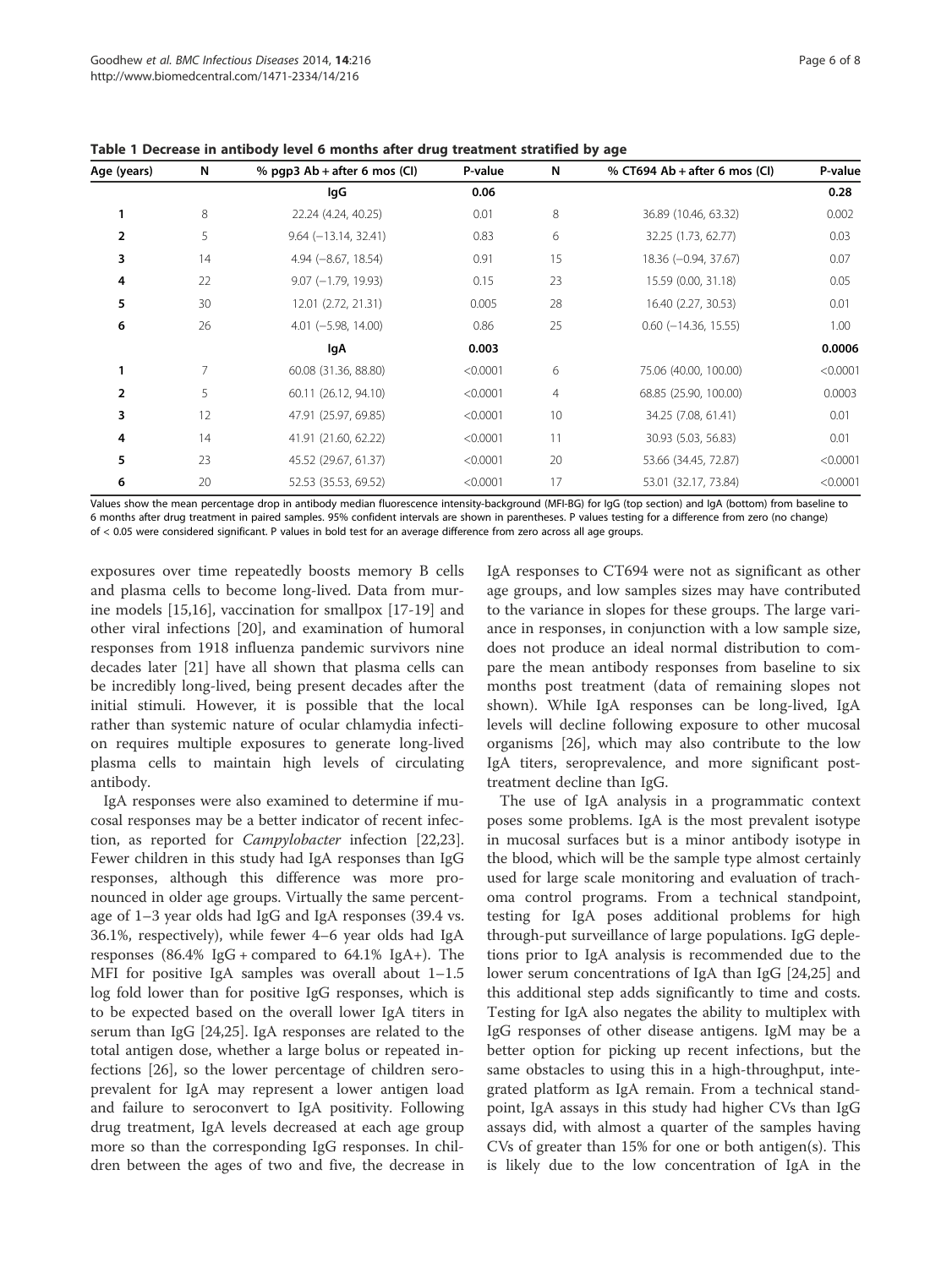serum [26] and possibly through the binding of the more abundant IgG to antigen, sterically hindering the binding of IgA in the assay. This unexpected technical difficulty represents an additional obstacle to using IgA serology on a broad platform for monitoring and evaluating trachoma programs.

## Conclusions

The lack of seroreversion 6 months after drug treatment shown in this study confirms that surveillance will need to focus on very young children born after MDA cessation. It is possible that 6 months is too short a time frame to detect seroreversion; that this may occur after interruption of transmission and studies are underway to address this. Even in the absence of seroreversion posttreatment, the absence of antibody responses among young children will be a strong indicator of program impact. Despite the large differences in the odds ratios, the overlapping CIs indicate no significant differences in the agreement between the IgG and IgA responses to the two antigens. A larger sample size will provide definitive information to determine if looking at only concordant responses in the assay will provide the best estimate of transmission. Data provided herein and in ongoing studies will help inform the best strategy for employing trachoma serology for post-MDA surveillance.

#### Abbreviations

Ig: Immunoglobulin; DBS: Dried blood spot; OR: Odds ratio; CI: Confidence interval.

#### Competing interests

The authors have no competing interests to declare.

#### Authors' contributions

EBG and SMGM performed multiplex assays and analyzed data; AJS and RW performed statistical analysis; LD performed PCR; HM organized field data collection; BM, CG, SKW, PJL, and DLM conceived and designed the study; DLM wrote the paper. All authors read and approved the final manuscript.

#### Acknowledgements

The authors acknowledge Jeff Priest and Delynn Moss for helpful conversations regarding the Luminex assay, Kongwa Trachoma Project team members who assisted with sample collection, and the U.S. Agency for International Development (USAID) for funding for this project. USAID played no role in the design or interpretation of this study. The conclusions in this paper are those of the authors and do not necessarily represent the views of the Centers for Disease Control and Prevention.

#### Author details

<sup>1</sup> Division of Parasitic Diseases and Malaria, Centers for Disease Control and Prevention, Atlanta, GA, USA. <sup>2</sup>The Ohio State University College of Optometry, Columbus, OH, USA. <sup>3</sup>St. Olaf College, Northfield, MN, USA. <sup>4</sup>Dana Center for Preventative Ophthalmology, Wilmer Eye Institute, Johns Hopkins University, Baltimore, MD, USA. <sup>5</sup>Center for Infectious Diseases, Johns Hopkins University, Baltimore, MD, USA. <sup>6</sup>Kongwa Trachoma Project, Kongwa, United Republic of Tanzania.

#### Received: 14 February 2014 Accepted: 9 April 2014 Published: 22 April 2014

#### References

- 1. Mariotti SP, Pascolini D, Rose-Nussbaumer J: Trachoma: global magnitude of a preventable cause of blindness. Br J Ophthalmol 2009, 93:563–568.
- 2. Goodhew EB, Priest JW, Moss DM, Zhong G, Munoz B, Mkocha H, Martin DL, West SK, Gaydos C, Lammie PJ: CT694 and pgp3 as serological tools for monitoring trachoma programs. PLoS Negl Trop Dis 2012, 6:e1873.
- 3. Gass K, Beau de Rochars MV, Boakye D, Bradley M, Fischer PU, Gyapong J, Itoh M, Ituaso-Conway N, Joseph H, Kyelem D: A multicenter evaluation of diagnostic tools to define endpoints for programs to eliminate bancroftian filariasis. PLoS Negl Trop Dis 2012, 6:e1479.
- 4. Moss DM, Priest JW, Boyd A, Weinkopff T, Kucerova Z, Beach MJ, Lammie PJ: Multiplex bead assay for serum samples from children in Haiti enrolled in a drug study for the treatment of lymphatic filariasis. Am J Trop Med Hyg 2011, 85:229–237.
- 5. Zhou XN, Xu J, Chen HG, Wang TP, Huang XB, Lin DD, Wang QZ, Tang L, Guo JG, Wu XH: Tools to support policy decisions related to treatment strategies and surveillance of Schistosomiasis japonica towards elimination. PLoS Negl Trop Dis 2011, 5:e1408.
- 6. Dize L, West S, Quinn TC, Gaydos CA: Pooling ocular swab specimens from Tanzania for testing by Roche Amplicor and Aptima Combo 2 assays for the detection of Chlamydia trachomatis: accuracy and cost-savings. Diagn Microbiol Infect Dis 2013, 77:289–291.
- 7. Dize L, West S, Williams JA, Van Der Pol B, Quinn TC, Gaydos CA: Comparison of the Abbott m2000 RealTime CT assay and the Cepheid GeneXpert CT/NG assay to the Roche Amplicor CT assay for detection of Chlamydia trachomatis in ocular samples from Tanzania. J Clin Microbiol 2013, 51:1611–1613.
- 8. Munoz B, Stare D, Mkocha H, Gaydos C, Quinn T, West SK: Can clinical signs of trachoma be used after multiple rounds of mass antibiotic treatment to indicate infection? Invest Ophthalmol Vis Sci 2011, 52:8806–8810.
- Thylefors B, Dawson CR, Jones BR, West SK, Taylor HR: A simple system for the assessment of trachoma and its complications. Bull World Health Organ 1987, 65:477–483.
- 10. Vickers AJ: The use of percentage change from baseline as an outcome in a controlled trial is statistically inefficient: a simulation study. BMC Med Res Methodol 2001, 1(6). doi:10.1186/1471-2288-1-6.
- 11. Schwarz G: Estimating the dimension for a model. Ann Stat 1978, 6:461–464.
- 12. Fay MP: Confidence intervals that match Fisher's exact or Blaker's exact tests. Biostatistics 2010, 11:373–374.
- 13. Mariotti SP, Pararajasegaram R, Resnikoff S: Trachoma: looking forward to Global Elimination of Trachoma by 2020 (GET 2020). Am J Trop Med Hyg 2003, 69:33–35.
- 14. Bailey R, Duong T, Carpenter R, Whittle H, Mabey D: The duration of human ocular Chlamydia trachomatis infection is age dependent. Epidemiol Infect 1999, 123:479–486.
- 15. Manz RA, Thiel A, Radbruch A: Lifetime of plasma cells in the bone marrow. Nature 1997, 388:133–134.
- 16. Maruyama M, Lam KP, Rajewsky K: Memory B-cell persistence is independent of persisting immunizing antigen. Nature 2000, 407:636–642.
- 17. Amanna IJ, Slifka MK, Crotty S: Immunity and immunological memory following smallpox vaccination. Immunol Rev 2006, 211:320–337.
- 18. Crotty S, Felgner P, Davies H, Glidewell J, Villarreal L, Ahmed R: Cutting edge: long-term B cell memory in humans after smallpox vaccination. J Immunol 2003, 171:4969–4973.
- 19. Hammarlund E, Lewis MW, Hansen SG, Strelow LI, Nelson JA, Sexton GJ, Hanifin JM, Slifka MK: Duration of antiviral immunity after smallpox vaccination. Nat Med 2003, 9:1131–1137.
- 20. Amanna IJ, Carlson NE, Slifka MK: Duration of humoral immunity to common viral and vaccine antigens. N Engl J Med 2007, 357:1903–1915.
- 21. Yu X, Tsibane T, McGraw PA, House FS, Keefer CJ, Hicar MD, Tumpey TM, Pappas C, Perrone LA, Martinez O: Neutralizing antibodies derived from the B cells of 1918 influenza pandemic survivors. Nature 2008, 455:532–536.
- 22. Herbrink P, van den Munckhof HA, Bumkens M, Lindeman J, van Dijk WC: Human serum antibody response in Campylobacter jejuni enteritis as measured by enzyme-linked immunosorbent assay. Eur J Clin Microbiol Infect Dis 1988, 7:388–393.
- 23. Kaldor J, Pritchard H, Serpell A, Metcalf W: Serum antibodies in Campylobacter enteritis. J Clin Microbiol 1983, 18:1–4.